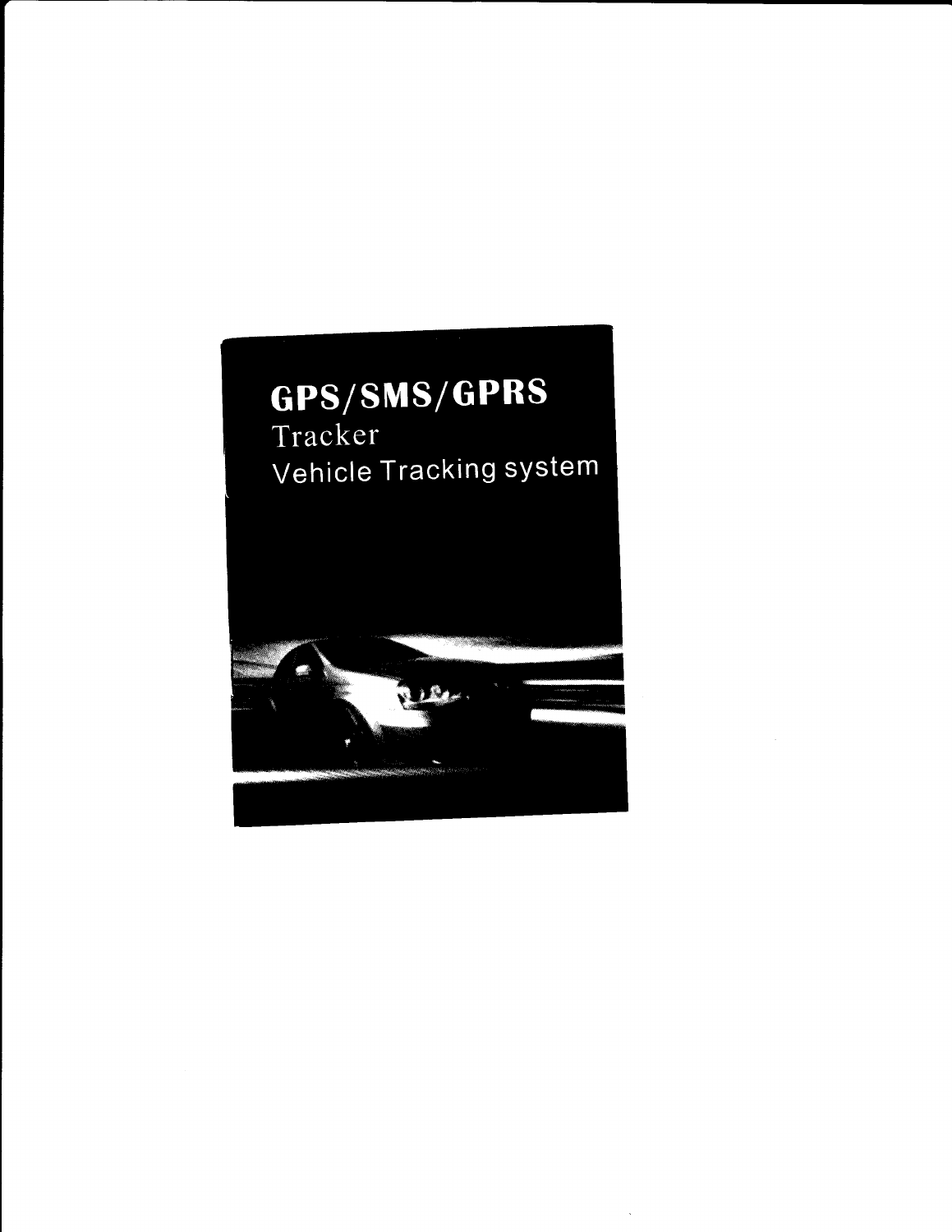### GSM/GPRS/GPS Vehicle Tracker

### ModelA/B User Manual



### Preface

Thank you for purchasing the tracker. This manual shows how to operate the device smoothly and correctly. Make sure to read this manual carefully before using this product. Please note that specification and information are subject to changes without prior notice in this manual.

Any change will be integrated in the latest release. The manufacturer assumes no responsibility for any erors or omissions in this document.

 $\bar{1}$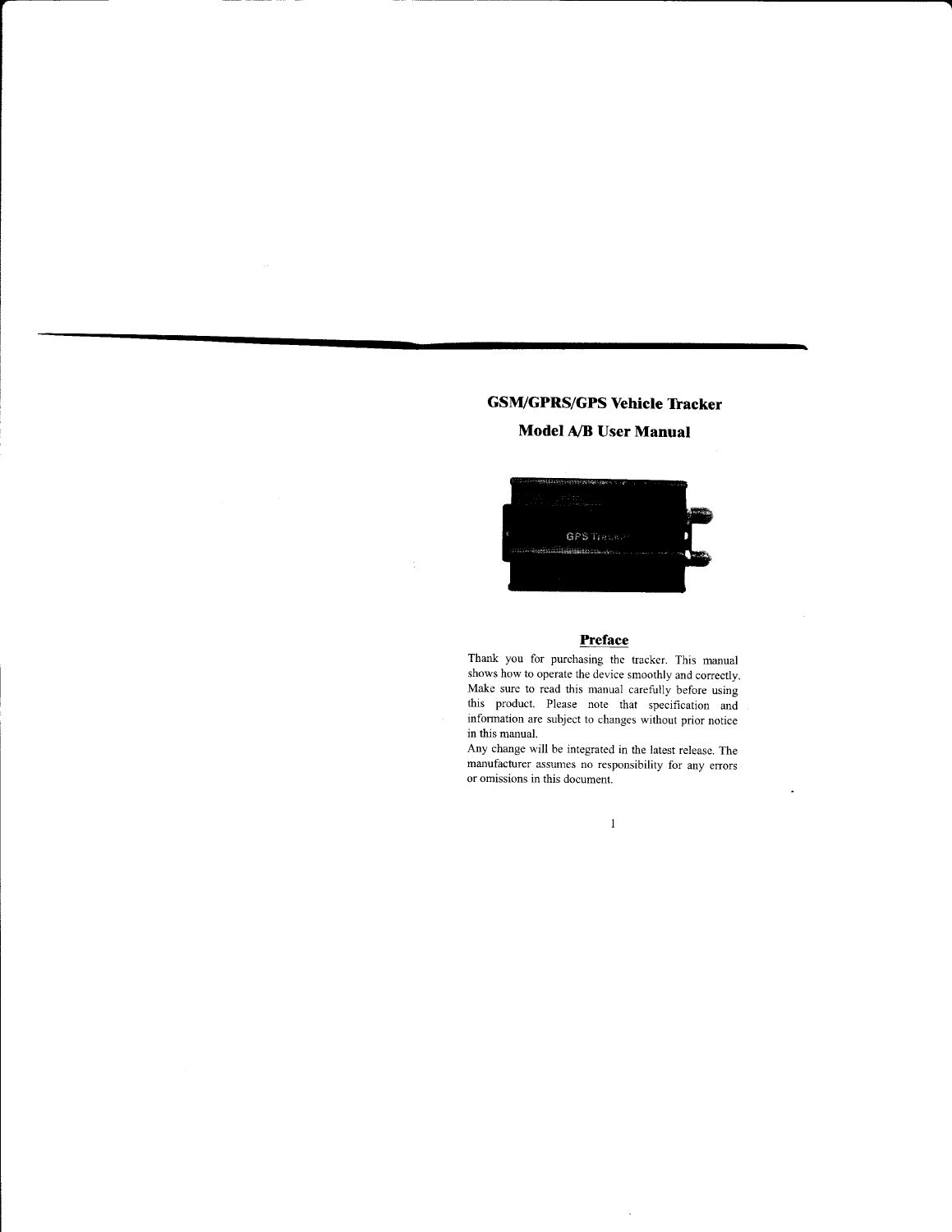### **Contents**

| 6.9.1 Track with limited times upon time interval: - - - - - - - 15 |
|---------------------------------------------------------------------|
| 6.9.2 Track with unlimited times upon time interval:  15            |
| $-6.9.3$ Smart track upon time and distance interval: $-$           |
|                                                                     |
|                                                                     |
|                                                                     |
|                                                                     |
|                                                                     |

| 6.17 Forward the third parties' message <b>contains the 20</b>                                                                                                                                                                       |  |
|--------------------------------------------------------------------------------------------------------------------------------------------------------------------------------------------------------------------------------------|--|
|                                                                                                                                                                                                                                      |  |
|                                                                                                                                                                                                                                      |  |
|                                                                                                                                                                                                                                      |  |
|                                                                                                                                                                                                                                      |  |
|                                                                                                                                                                                                                                      |  |
|                                                                                                                                                                                                                                      |  |
| 6.19.5 Multi-area management ································· 22                                                                                                                                                                    |  |
|                                                                                                                                                                                                                                      |  |
|                                                                                                                                                                                                                                      |  |
| 6.19.8 Accident alarm (Option): •••••••••••••••••••••••••••• 24                                                                                                                                                                      |  |
|                                                                                                                                                                                                                                      |  |
| 6.20 Cut off the Oil and Power System ·················· 25                                                                                                                                                                          |  |
| 6.21 Arm $\cdots$ 26                                                                                                                                                                                                                 |  |
|                                                                                                                                                                                                                                      |  |
| 6.23 Function of Remote Controller (Option) ·············· 27                                                                                                                                                                        |  |
| 6.24 Alarms under Arm State <b>Constantine Constantine Constantine Constantine Constantine Constantine Constantine Constantine Constantine Constantine Constantine Constantine Constantine Constantine Constantine Constantine C</b> |  |
|                                                                                                                                                                                                                                      |  |
|                                                                                                                                                                                                                                      |  |

 $\overline{c}$ 

 $\overline{\mathbf{3}}$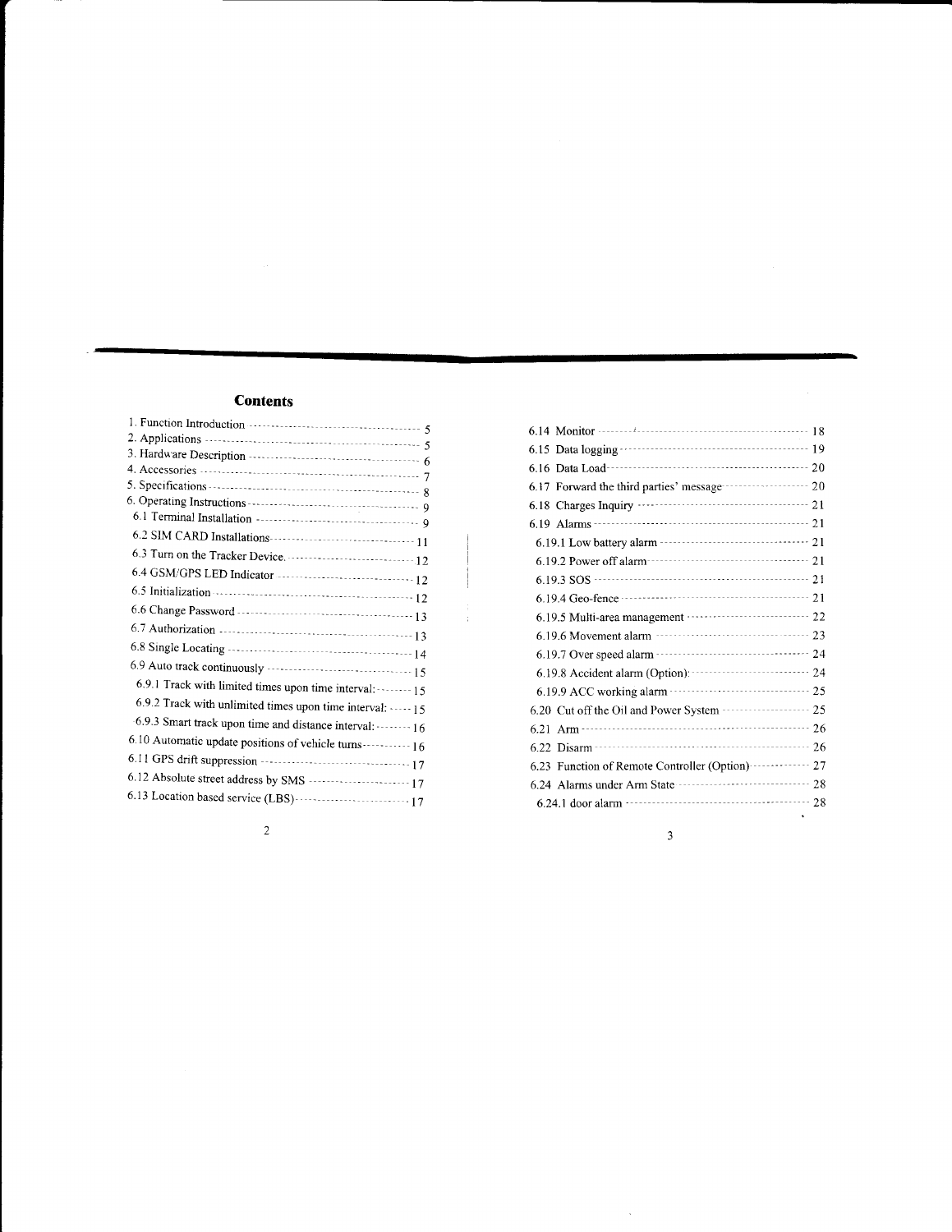| 6.24.3 ACC alarm — — — — — — — — — — — — — 28                  |
|----------------------------------------------------------------|
|                                                                |
|                                                                |
| 6.26 Alarm without GSM network service ·····················29 |
|                                                                |
|                                                                |
|                                                                |
|                                                                |
|                                                                |
|                                                                |
|                                                                |
|                                                                |
| 6.35 Modes Switch between "SMS" and "GPRS" 34                  |
| 6.36 Web platform and PC software user manual ············ 34  |
|                                                                |
|                                                                |
|                                                                |

 $\overline{4}$ 

### 1. Function Introduction

- 1.1 This tracker is a new product based on the GSM  $\prime$ GPRS network and GPS satellite positioning system, which set multiple functions of security, positioning, monitoring surveillance, emergency alarms and tracking in its entirety. It can track and monitor remote target by SMS or internet.
- 1.2 Features
	- 1.2.1 Support both GPS & LBS (Location based service).
	- 1.2.2 Support SMS/GPRS/Internet Network data transmission (GPRS/Internet instructions includes in CD in package )
	- 1.2.3 Support GPRS on-line and GPRS re-connected automatically if GPRS drops
	- 1.2.4 Support SMS / GPRS dual-mode switching
	- 1.2.5 Support configuration by remote terminal.
	- 1.2.6 Support for point-to-point, point to group, group-to-group monitoring.
	- 1.2.7 Set multiple functions of security, positioning, monitoring surveillance, emergency alarms and tracking in its entirety.

### 2. Applications

Used widely for vehicle and other moving objects tracking.

 $\sqrt{5}$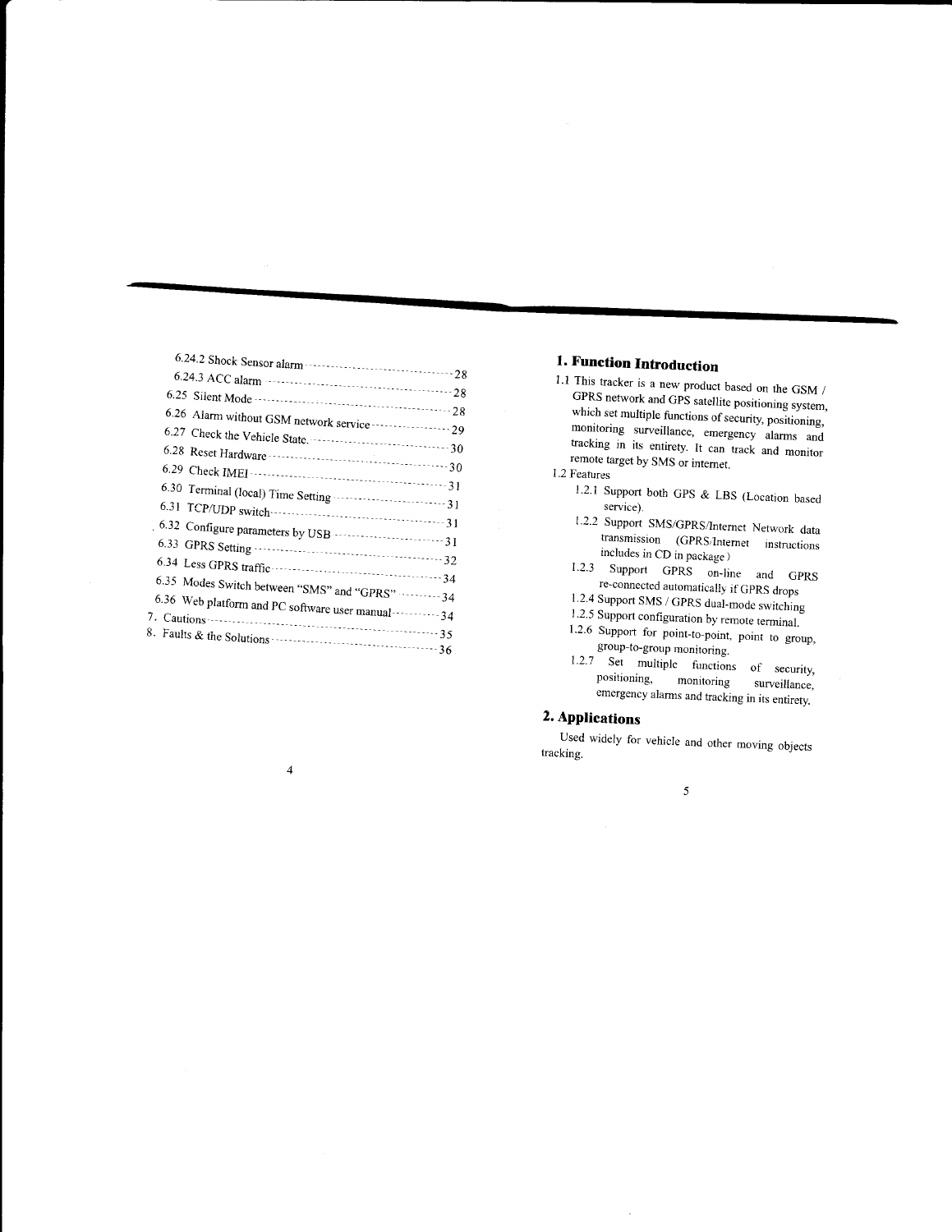## 3. Hardware Description



- $\widehat{\mathbb{L}}$ GSM Antenna connector  $\widehat{\mathcal{Z}}$  SIM card slot  $\widehat{\mathcal{Z}}$  SIM card slot Pop-up switch  $\widehat{\mathcal{A}}$ MicroSD slot  $\widehat{\mathbb{S}}$ Monitor jack **6** GPS Antenna connector
- $\oslash$  Shock sensor port  $\circledR$  Harness Port  $\circledcirc$  GSM/GPS LED  $\textcircled{\tiny{\textcircled{\tiny B}}}$  Backup battery switch <sup>1</sup> Remote controller antenna (Optional For model B only)

### 4. Accessories

| NO.                     | <b>PHOTOES</b> | <b>NAME</b>          | <b>NOTE</b>                                       |
|-------------------------|----------------|----------------------|---------------------------------------------------|
| 1                       |                | <b>GPS</b> Antenna   | 3 meters                                          |
| $\overline{\mathbf{c}}$ |                | <b>GSM</b> Antenna   | 3 meters                                          |
| 3                       |                | Microphone           | 1.5 meters                                        |
| 4                       |                | Harness              | 10PIN                                             |
| 5                       |                | Relay                | 12V/40A to<br>24V/40A<br>according to<br>vehicles |
| 6                       |                | Shock sensor         | Option for both<br>model A and B                  |
| 7                       |                | Siren                | Option for both<br>model A and B                  |
| 8                       |                | Remote<br>controller | Option for model<br><b>B ONLY</b>                 |

 $\ddot{6}$ 

 $\boldsymbol{7}$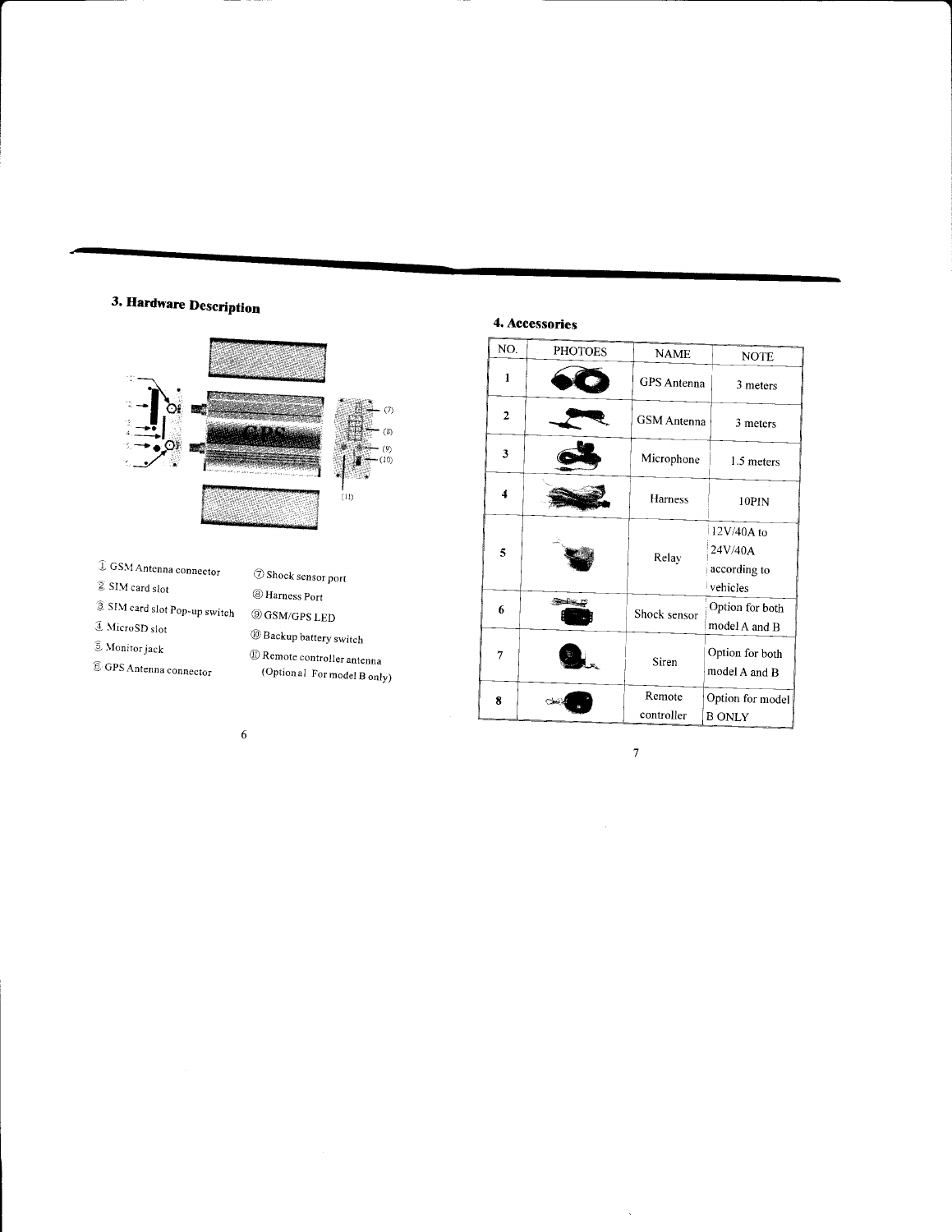### 5. Specifications

| specifications                       |  |  |
|--------------------------------------|--|--|
| 83*54*26mm                           |  |  |
| 120g                                 |  |  |
| <b>GSM/GPRS</b>                      |  |  |
| 850/900/1800/1900Mhz                 |  |  |
| SIRF3 chip                           |  |  |
| -159dBm                              |  |  |
|                                      |  |  |
| 5m                                   |  |  |
| Cold status<br>45s                   |  |  |
| Warm status<br>35s                   |  |  |
| Hot status<br>1s                     |  |  |
|                                      |  |  |
| 12 V-24V                             |  |  |
|                                      |  |  |
| Chargeable 3.7V 800mAh Li-ion        |  |  |
| battery                              |  |  |
|                                      |  |  |
| -40 $^{\circ}$ C to +85 $^{\circ}$ C |  |  |
|                                      |  |  |
| $-20^{\circ}$ C to $+65^{\circ}$ C   |  |  |
| 5%--95% non-condensing               |  |  |
|                                      |  |  |

 $\bf 8$ 

### **6. Operating Instructions**

### **6.1 Terminal Installation**

,

6.1.1 Please ask the qualified engineers to install it.

6.1.2 Do not install it in an environment which is over GSM performance index, and please pay attention to fix the antennas in an appropriate position with good signals.

6.1.3 Pay attention to make installation location preventing water and dust.

6.1.4 Find the 10 PIN harness and insert it into the corresponding holes of the products, and connect the wires with the original car circuit showing below:

 $\overline{9}$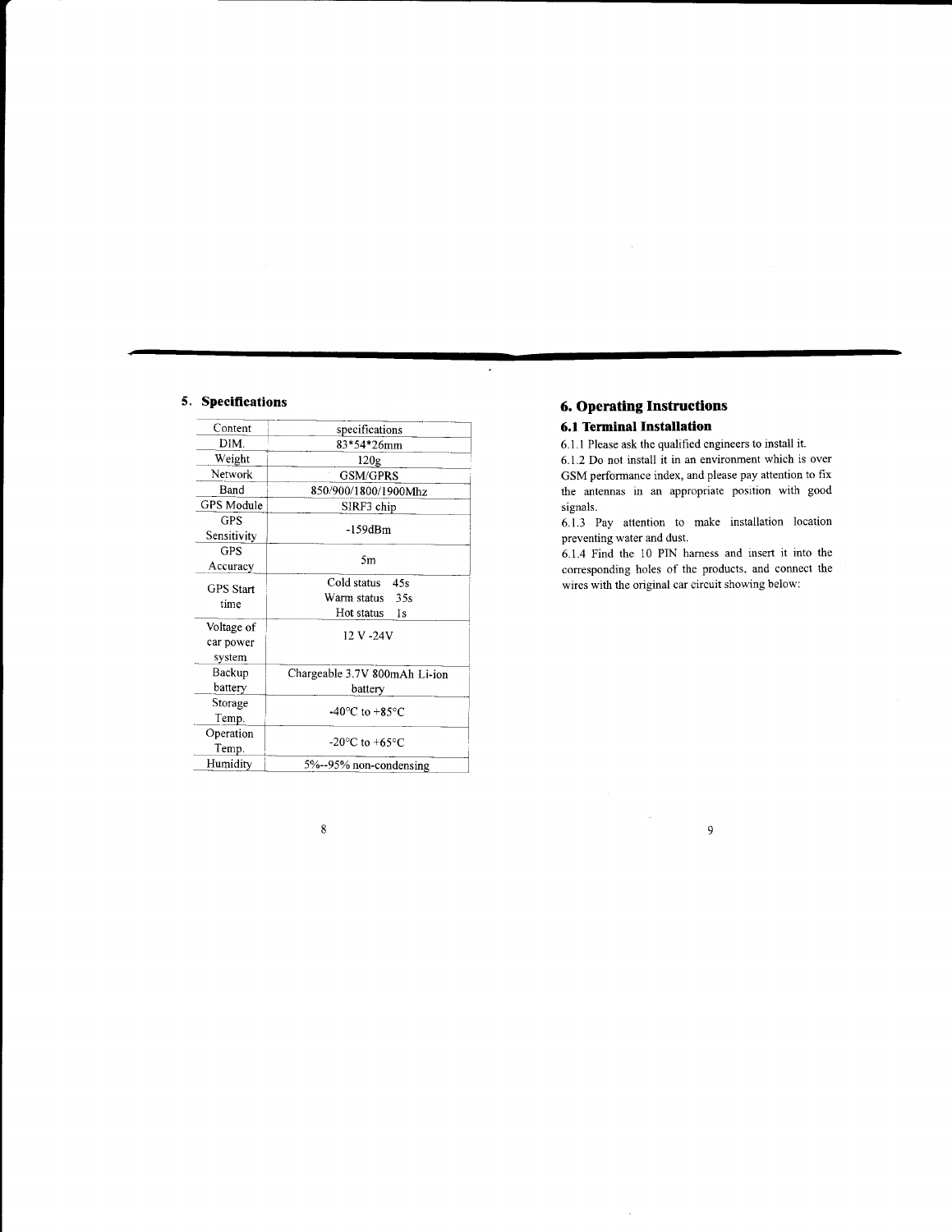

l0

- 6.1.5 Note: The orange wire can be connected to the original car horn; it can also be connected to the siren you buy with the tracker. (Siren is Option)
- 6.1.6 Knowing ab'out the type of the door trigger is positive or negative trigger. Please connect the green wire to the door control circuit if it is positive, and connect blue wire if it is negative.
- 6.1.7 Please install the Reset button and SOS button on the place driver can touch.
- 6.1.8 Insert the shock sensor plug into the sensor jack. (Shock sensor is Option)
- 6.1.9 lnsert the extemai monitor Microphone into the monitor jack.
- 6.1.10 Connect the GPS and GSM antenna to the right connector, and find an appropriate place and fix the antennas to make sure it receive signals well.

#### 6.2 SIM CARD Installations

- 6.2.1 Use a tweezers or a sharp thing to touch the SIM CARD popup switch, the SiM CARD slot will pop up, take out the SIM card slot and put SIM card in it. And then put the SIM card slot back to its original position after confirm the SIM card in the right place.
- 6.2.2 Please make sure the SIM card is for GSM network and able to execute the function of incoming calls display, no calls can be diverted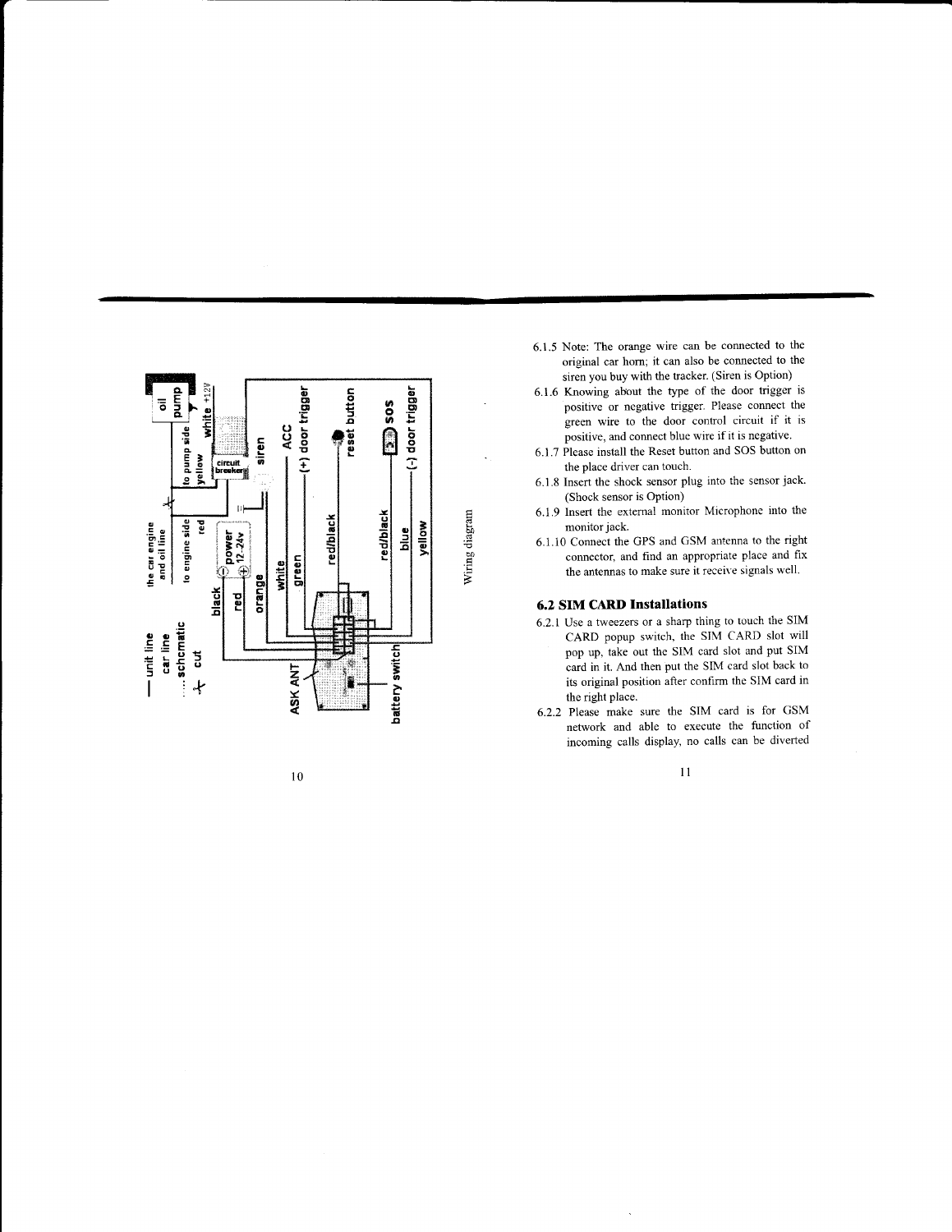and the PIN code is locked. The SMS format must be TXT format, and can't recognize the PDU format.

### 6.3 Turn on the Tracker Device.

a

6.J.1 Connect the positive and negative wire. red and black ones, with 12V or 24Y car power system, wait for 1 minute after connecting power to wait tracker works normal, and then turn on the backup battery switch.

### 6.4 GSWGPS LED Indicator

6.4.1 Red LED indicator on: No GSM network signals.

- 6.4.2 Red LED indicator flashes fast (one time each second): GSM Network signal is normally, and tracker works under GSM mode.
- 6.4.3 Red LED indicator flashes slowly (one time each three second): Tracker works under GPRS mode.
- 6.4.4 Green LED indicator on: GPS signal is normal.
- 6.4.5 Green LED indicator off: No GPS signals.

### $\left\lvert \rule{0pt}{10pt}\right\rvert$  6.5 Initialization

Send SMS "begin+password" to the unit, it will reply "begin ok" and initialize all the settings to default factory settings. (default password: 123456) For example: send SMS "begin123456", it will reply

12

"begin ok". (No quotation marks"" when sending all the SMS)

### l, ;,,'6.6 Change Password

- 6.6.1 Send SMS " password+old password+space+new password" to the unit to change the password.
- For example: send SMS "password123456 888888" to the unit. If succeeded, "password ok" will reply to your cell phone from the device tracker.
- 6.6.2 Be sure to keep the new password in mind, you have to upload the software to restore the original setting in case of losing the new password.
- 6.6.3 Attention: Make sure the new password is in 6 digits Arabic numbers, or else the tracker cannot recognize the password.
- 6.6.4 The "+" in the command, please don't type "+", space means press the space keyboard on your cell phone.

### 6.7 Authorization

There are 5 numbers to be allowed to authorize in the tracker at most.

6.7.1 Call and track the tracker device for 10 times from cell phone in success, it will make the cell phone number as the authorized number automatically, and reply "add master ok".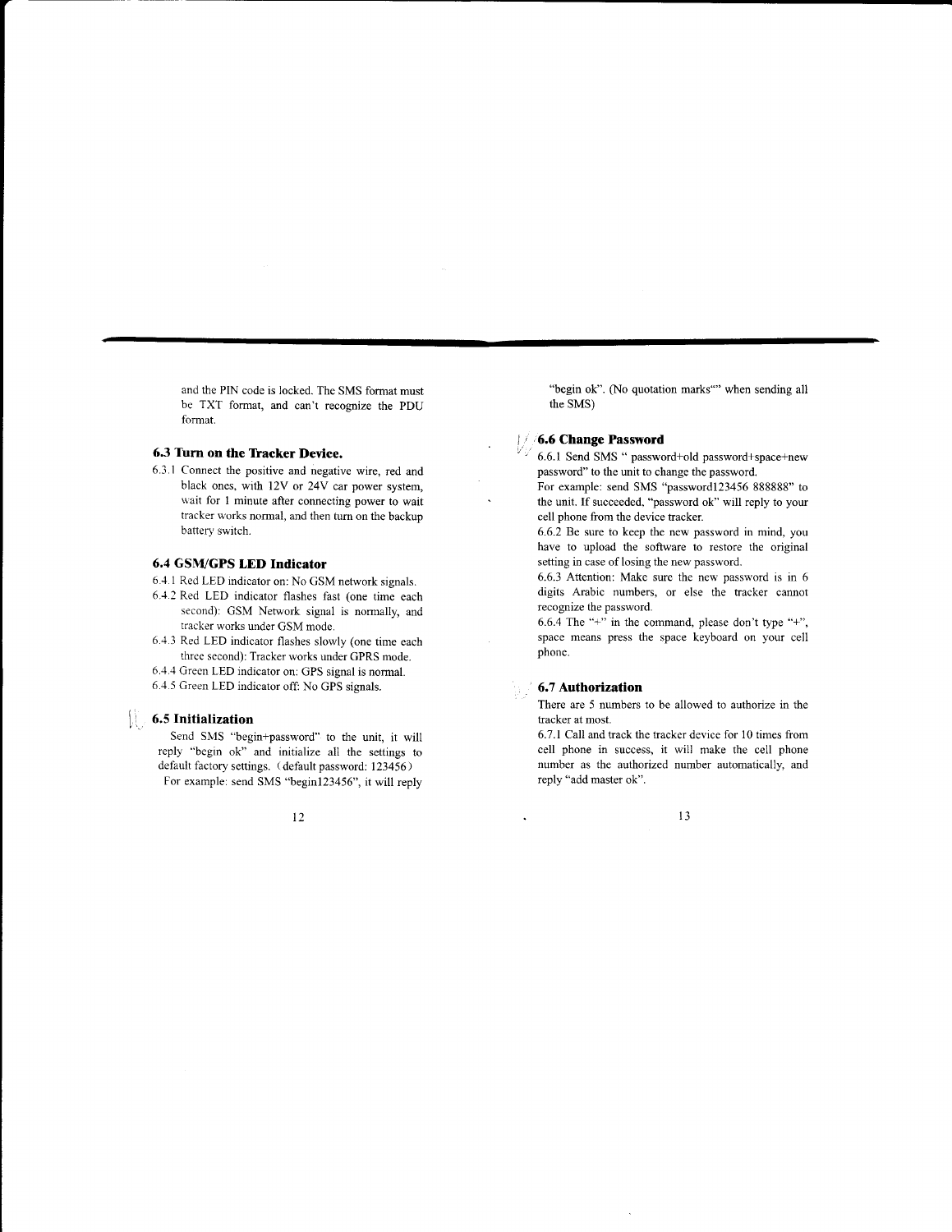6.7.2 Authorization: Send SMS "admin+password+space+cell phone number" to set up an authorized number, the other authorized numbers should be set by the first authorized number, if the number is successfully authorized, the unit will reply" admin OK" by SMS.<br>6.7.3 Delete author

 $+3F10$ 

ċ

authorization: Send SMS "noadmin+password+space+authorized number" to delete the authorized number.

6.7.4 If you want to track the target tracker device when it enters into another country, you must add the country code before the cell phone number, for example, send SMS "adminl23456 008613322221111" to the device. Note: 13322221111 will be set up as the authorized number.

### $\%$  6.8 Single Locating

6.8.1 Any number call the tracker device, it will reply <sup>a</sup> SMS including the position of latitude and longitude if don't set up the authorized number. If authorized number has set successfully, the device won't reply SMS including the positioning of latitude and longitude when the unauthorized number dials up it.

6.8.2 Dialing the tracker device from the authorized number, it will hang up your calling and respond to <sup>a</sup> real-time latitude and longitude information as following:

14

#### **Eryrchion and Control of the Control** il61:aL ttaqEFqitu i.irt!]l@Sllllrt kat:<u>22.553341</u> long:113.983418 speed: nto:<br>.aps.google.com/maps?<br>?2.553341,113.9094188.z=16

#### $\mathcal{L}(\mathcal{C})$

6.8.3 When GPS signals is weak, The SMS including the position of latitude and longitude is the position that the tracker received GPS signals at last. If it is different with its exact current location, pay attention to check the time included in the SMS you got.

### $\mathcal{G}/$  6.9 Auto track continuously

6.9.1 Track with limited times upon time interval: Send SMS command "fix030s005n \*password" to the tracker device, it will report the latirude & longitude at 30s intervals for 5 times. (s:second. m:minute, h:hour). This command set must be in 3 digits and the maximum value is 255.

6.9.2 Track with unlimited times upon time interval: Send SMS "fix030s\*\*\*n+password" to the tracker device, it will reply the latitude & longitude continuously at 30 seconds intervals. Note: the interval must not less than 20s.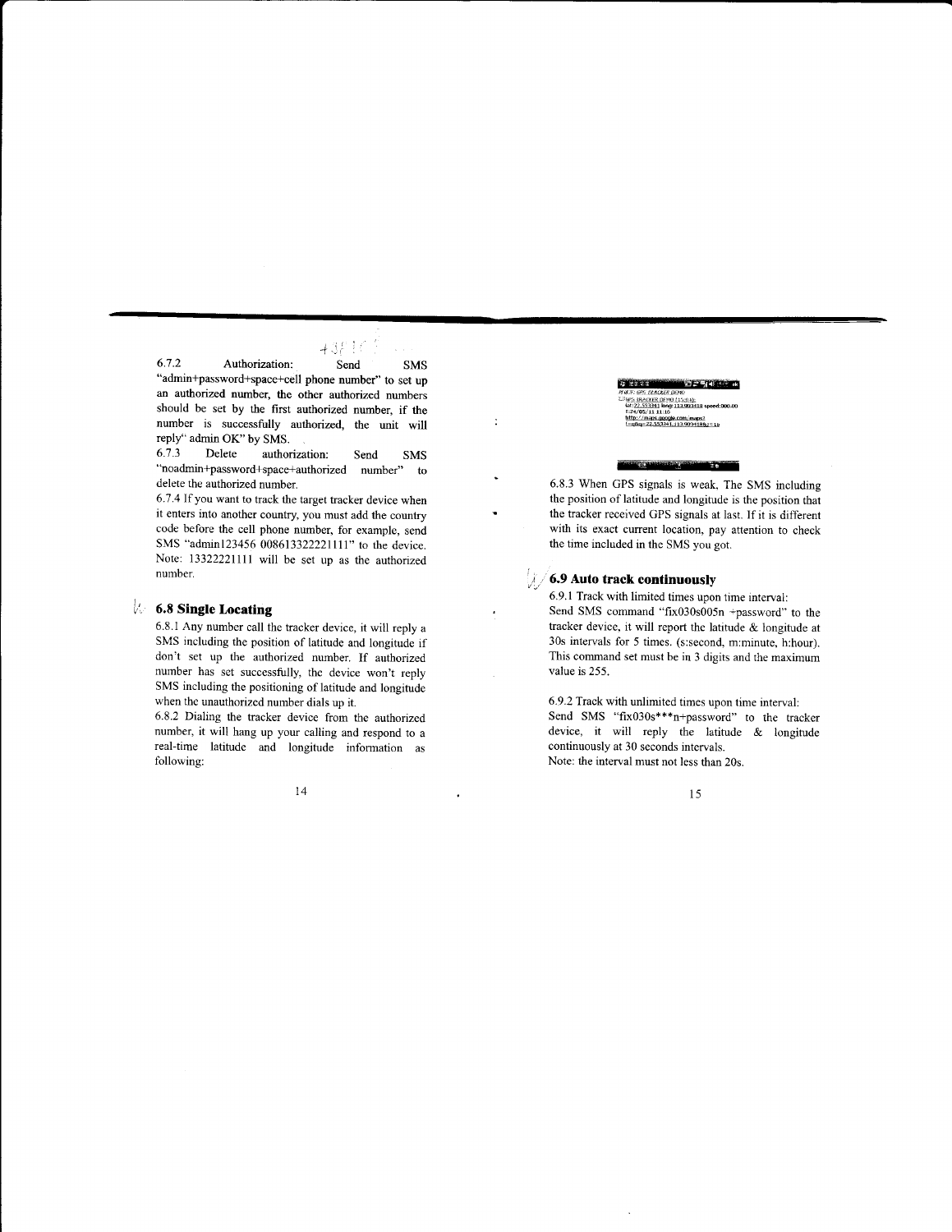6.9.3 Smart track upon time and distance interval: 6.9.3.1 Please set "track with unlimited times upon time interval" before this function, and send "distance+password+space+distance", tracker will reply "Distance ok", and then tracker will locate upon both the pre-set time and distance.

E.G: Send "distance123456 0050", it means distance is 50 meters; the number must be 4 digits Arabic numbers. 6.9.3.2 Set this function on web server: Set time interval first and then distance interval, tracker will locate upon the time and distance.

6.9.4 Cancel: Send SMS "nofix\*password', to the tracker device to cancel the "auto track".

### 6.10 Automatic update positions of vehicle furns

6.10.1 The tracker will update the positions automatically to web sewer once the vehicle changing driving direction over pre set angle value to form <sup>a</sup> smooth trajectory consistent with the actual road, this function is only effective in GPRS mode.

6.10.2 Send "angle+password+space+angle" to tracker, it will reply" angle ok".

6.10.3 The angle must be 3 digits Arabic numbers, default angle value is 30 degree.

### 6.ll GPS drift suppression

 $\ddot{\cdot}$ 

6.11.1 Send "suppress+password" to tracker, it will reply" suppress drift ok". The GPS data stop updating if vehicle is not moving and latitude and longitude always keep same, and GPS data updates automatically when vehicle is moving.

6.11.2 This function is activated as default, send "nosuppress+password" to tracker, it will reply" nosuppress ok ".

### 6.12 Absolute street address by SMS

6.12.1 You must set up the APN of your local GSM network for the SIM card in tracker first before using this function, if there is user name and password for GPRS login, Please refer to 6.33.1 and 6.33.2 to configure the APN, user name and password for GPRS login.

6.12.2 After configure the APN, send "address\*password" to device, it will reply SMS including real street/address name. For example: No.1l3, Nantou Guankou 2nd Rd. Nanshan district. Shenzhen, Guangdong, china.

### 6.13 Location based service (LBS)

When the tracker device doesn' t received valid GPS signals, tracker will positioning by location based

 $\frac{16}{7}$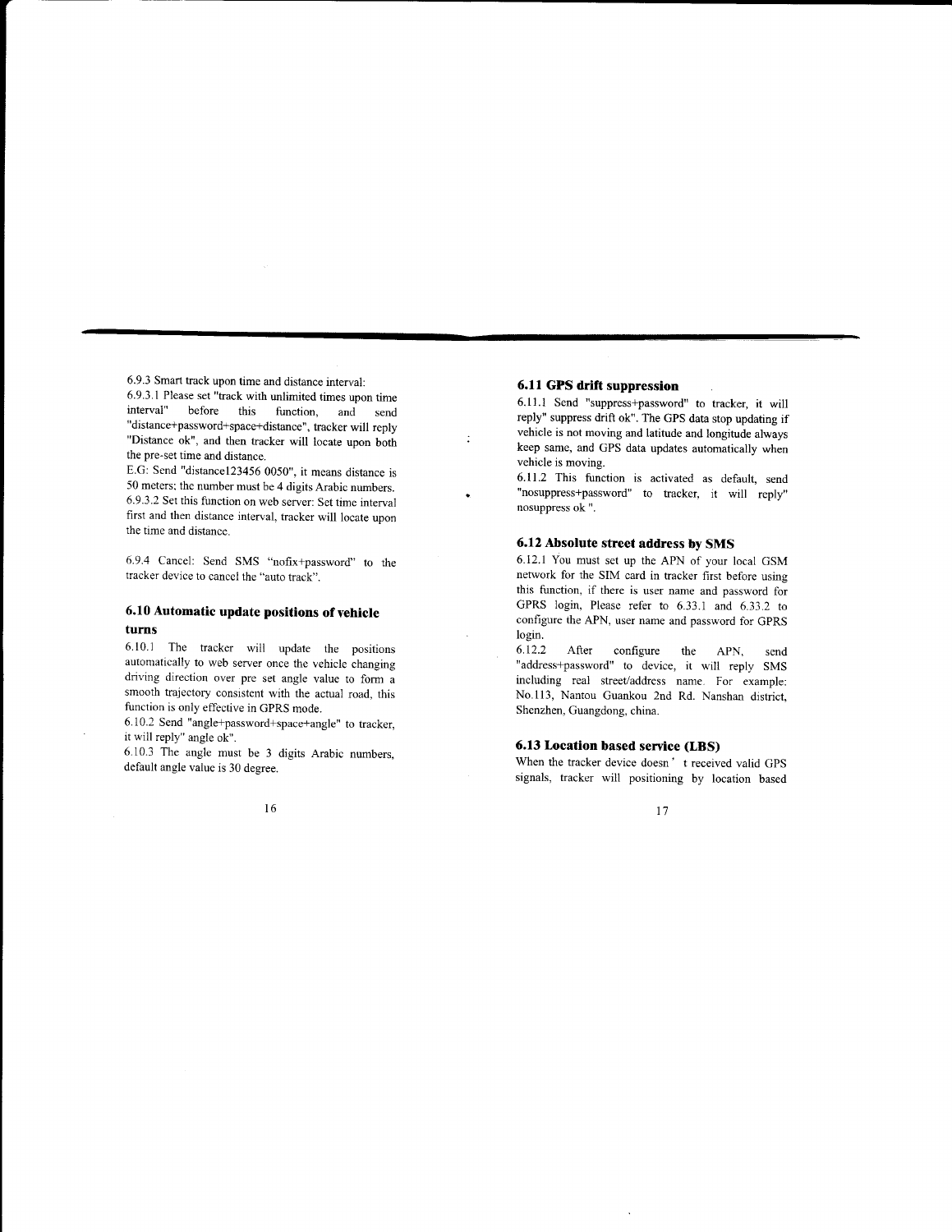service(LBS), the messages includes the GPS coordinates of the last position in SMS mode, but the LAC in message is the current new position, the location can be seen by input the LAC code in the menu of web platform Manual Track www.gpstrackerxy.com, you can also send command to tracker to get the newest " address+password " absolute address and GPS coordinates as well; tracker will automatically switch to track by location based service in GPRS mode, and actualized on the map of web server with LBS mark. And there may be some inaccuracy with actual location by LBS tracking; the bias depends on GSM reception.

Note: This feature can be used normally in most areas according to the signal of GSM network. It may not be available in some areas.

### $\sqrt{6.14}$  Monitor

6.14.1 The command to switch between Track and Monitor are "tracker" and "monitor". 6.14.2 The default mode is "track" (Track mode). 6.14.3 Send SMS "monitor+password" to the unit, and it will reply "monitor ok!" and switch to "monitor"

6.14.4 Send SMS "tracker+password" to the unit, it will reply "tracker ok!" and restore to "track" mode.

### 6.15 Data logging

6.15.1 Auto logging: When the tracker device lost GSM signals or fall offline from GPRS, tracker will log the tracking position and alerts automatically in the SD card on the basis of the pre-set condition, when GSM signals get back, all the event alerts will be auto-sent to the authorized numbers or monitoring platform (server), but the logged tracking data should be loaded to the

monitoring platform via SMS command. SMS: Logging upon times: Send "save030s005n+password" to the tracker unit, it will  $6.15.2$ reply "save ok", and will log the lat, long locations every 30 seconds for 5 times. (S. second, m. minute, h.  $,$ 

6.15.3 Multi-logging : Send SMS: "<br>save030s\*\*\*n+password " to tracker device, it will hour).

reply "save ok". SMS: send Clearance: to tracker device, it will reply  $6.15.4$ Logging " clear+password '

6.15.5 Logging Volume: It depends on the capacity of

the SD card inserted in the tracker device. 6.15.6 The logged data in SD card can be copied to computers through card reader, and then the data route can be checked by importing data in the menu "Data Import" of web platform www.gpstrackerxy.com

19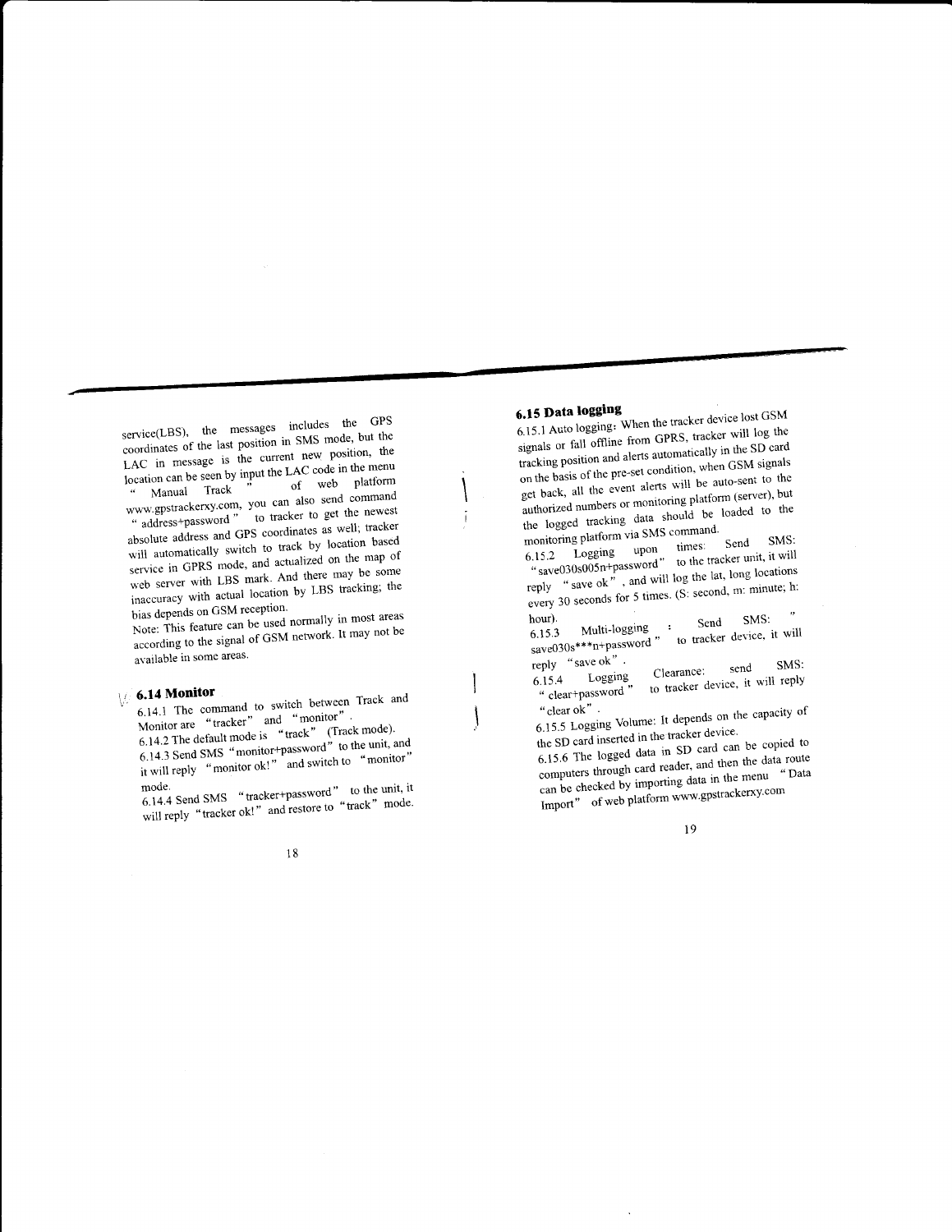### 6.16 Data Load

6.16.1 Current date Load: Send SMS:  $4$  load+ password" to tracker device, it will reply: "load ok" if the device is working well under GPRS mode; if not, it will reply "load fail! Please check gprs" that means device does not work under GPRS mode.

6.16.2 Specified date Load: Send SMS: "load+ password+ space+ year month date" to tracker device, it will reply: "load ok" and load the tracking data to the monitoring platform upon the valid time you choose. For Example: send SMS: "load123456 20110425" to the tracker device, means to load the tracking data of 25th April 2011 to monitoring platform.

## 6.17 Forward the third parties' message

6.17.1 Send SMS "forward+password+space+third parties phone number" from authorized phone number, tracker will reply"forward ok", and supports 1 third parties phone numbers at most.

For example, set the phone number of the service provider of the simeard in the tracker, when charge remind message coming in, tracker will forward it to authorized phone number.

command SMS  $Cancel:$ Send  $6.17.2$ "noforward+password".

### 20

### **6.18 Charges Inquiry**

Send SMS command "balance+password+space+phone number+space+content" to tracker, it will forward the content to the specified phone number and return the content from the specified phone number.

### 6.19. Alarms

6.19.1 Low battery alarm When the voltage of the tracker device is near 3.6V, it will send SMS "low battery+lat./long" information to the authorized number in 3 minutes interval.

### 6.19.2 Power off alarm

When the power be cut off or the voltage is 0V, the tracker device will send SMS "power alarm+lat./long." to the authorized number in 3 minutes interval.

Long Press the SOS button for 3 seconds (For model B, press  $\circledast$  button on remote controller for 3 seconds), the tracker device will send SMS "help me!+lat./long." to all the authorized numbers at 3 minutes interval. It will stop sending such a SMS when any authorized number reply SMS "help me!" to the tracker.

6.19.4 Geo-fence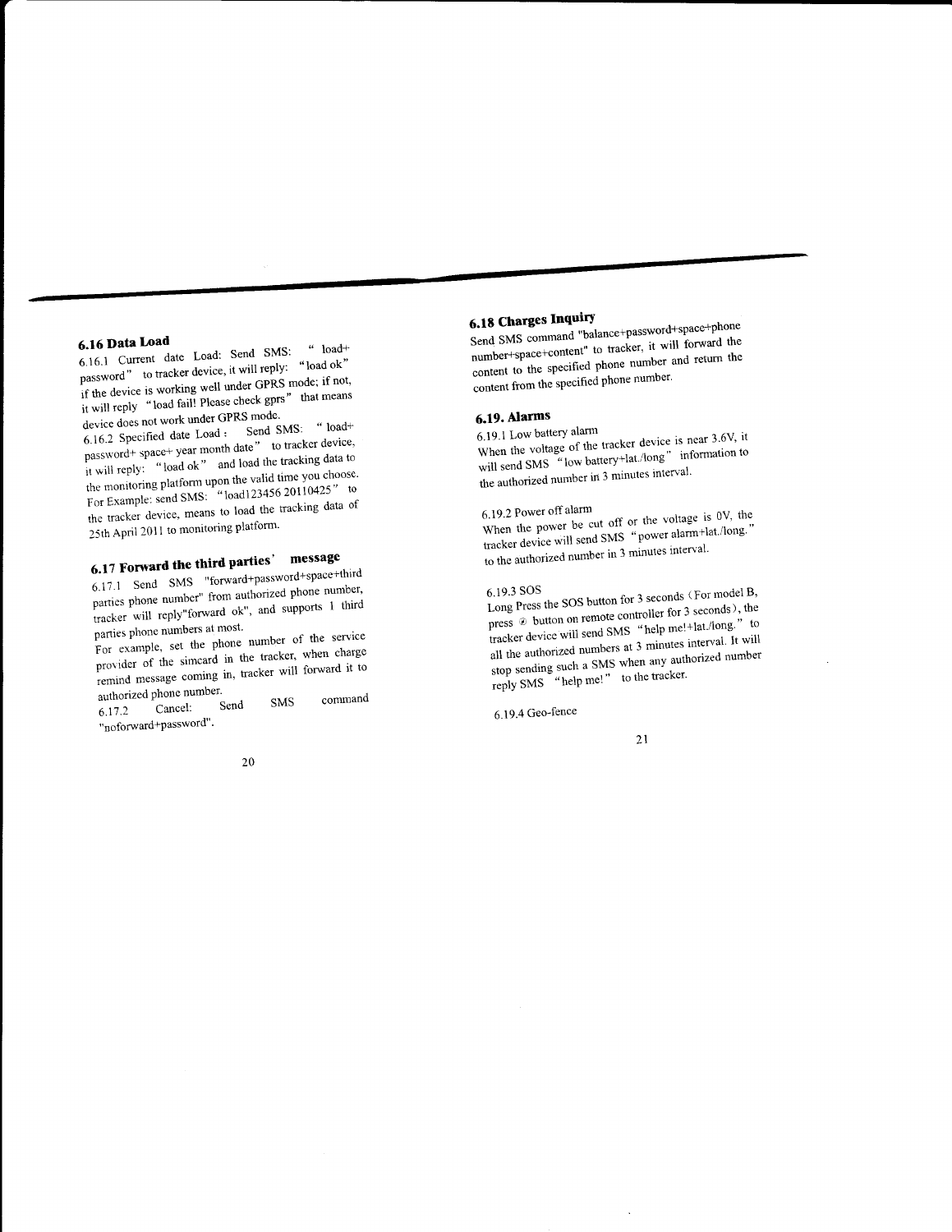Set up a geo-fence for the tracker device to restrict its movements within a district. The unit will send SMS to the authorized numbers when it goes out of this district. Set up: When the unit stays immobile in a place for 3-10 minutes, the user can send SMS "stockade+password+space+latitude,longitude;latitude, longitude" to unit to set the restricted district. In case of breach, it will send SMS "stockade!+ latitude & to the authorized numbers in 3 minutes longitude"

Remark: The first latitude & longitude is coordinate of the top left corner of the Geo-fence, while the second latitude & longitude is the coordinate of the bottom right corner, it will alarm in 3 minutes interval.

Cancel: Send SMS " nostockade+password " to deactivate this function.

6.19.5 Multi-area management

Send SMS command "area+password+space+latitude, longitude+space+areaname,distanceM" to tracker (distance unit: M for meter, K for kilometer), it will

reply "area01 ok". Example: Send "area123456 22.353648,113.543678

Note: 5 areas at most and the distance between two

points can't be less than the total distance in the 2 commands, and different areas can't cover each other.

6,19.5.2 Delete areas Send SMS command:"noarea+password+space+area name", tracker will reply:"noarea ok".

6.19.5.3 Rename and set distance Send SMS command "rename+password+space+old name;new name,distanceM" to tracker, if name is not repeated and area doesn't cover others, it will reply "rename ok!" for successful configuration.

Example: Send"rename123456 area01;school,800M", it means the new area name is "school", and covers area

of a radius of 800 meters.

6.19.5.4 Activate multi-area management Send SMS command "area+password+space+on" to tracker, it will reply "Area on ok!", when tracker enter the pre set area, it will send SMS "area name+latitude & longitude" to all the authorized phone number, and send same SMS when goes out of the area.

6.19.5.5 Deactivate Multi-area management Send SMS command "area+password+space+off" to tracker, it will reply"area off ok!"

6.19.6 Movement alarm 6.19.6.1 Set up: when the unit stays immobile in a place for 3-10 minutes with GPS signal reception, the user

#### $23$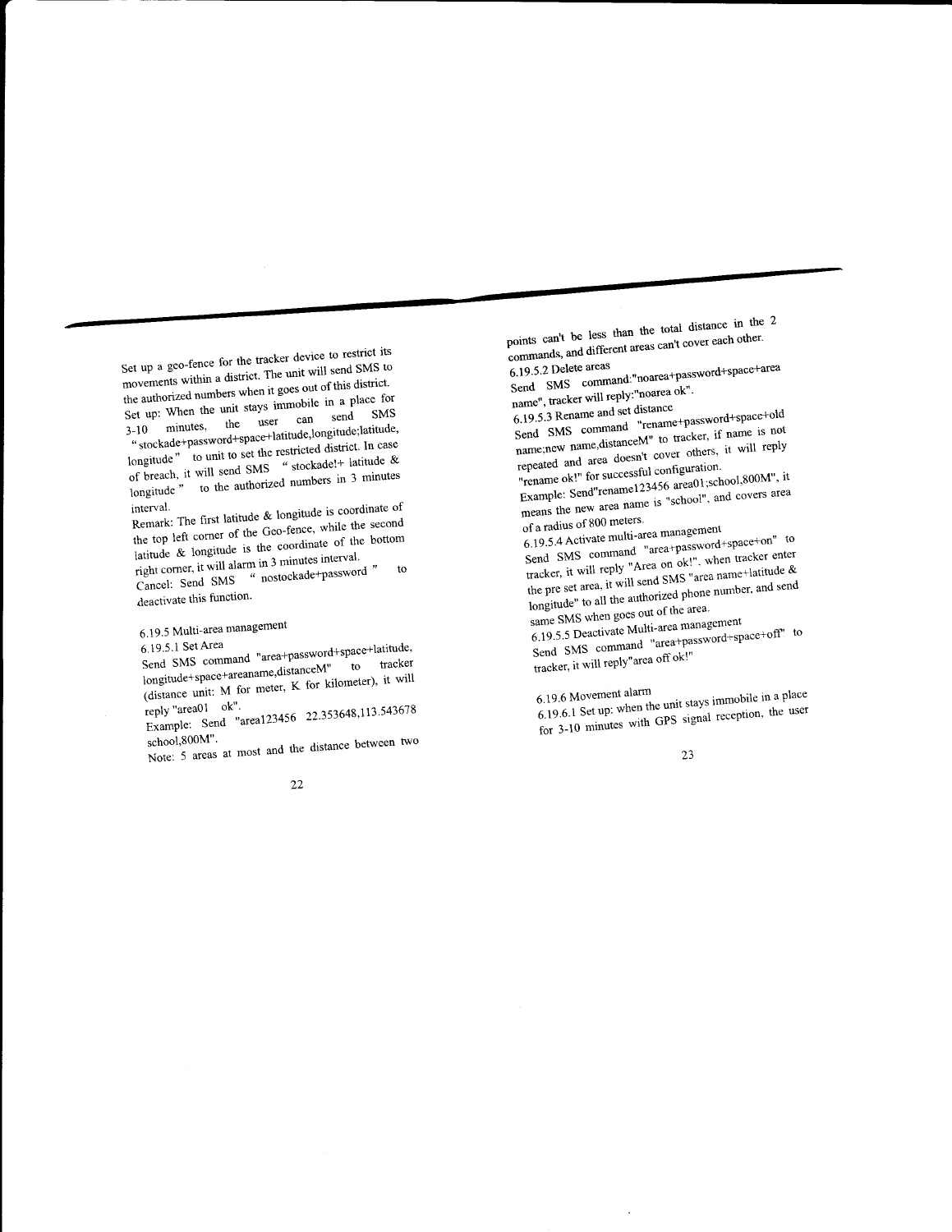can send SMS "move+password+space+0200" to the tracker (Suppose area of a radius of 200 meters, it supports 4 digits at most. Unit: Meter). It will reply "move OK". In case of such a movement (the default distance is 200m), it will send SMS "Move+ latitude  $&$ longitude " to the authorized numbers at 3 minutes interval.

6.19.6.2 Cancel: Send SMS "nomove+password" to deactivate the movement alarm.

#### 6.19.7 Over speed alarm

Set up: Send SMS "speed+password+space+080" to<br>the unit (suppose the speed is 80km/h), and it will reply " speed  $\overline{\text{OK}}$ ! " . When the target moves exceeding 80km/h, the unit will send SMS  $\frac{a}{\sqrt{3}}$  speed+080!+ latitude & longitude " to the authorized numbers in 3minutes inrerval.

Cancel: Send SMS "nospeed+password" to deactivate the overspeed alarm.

Remark: The recommended speed should be not less than 30km/h. For below that rate, it will be effected the accuracy by GPS signals drift etc.

6. I9.8 Accidenr alarm (Option):

When tracker detects accident occurred (severe impact), it will send " Accident!  $+$  latitude & longitude " to all

24

authorized phone numbers.

6.19.9 ACC working alarm

6.19.9.1 This function is disabled as default. To active this functions, send "ACC+password" to tracker, it will reply "ACC ok". And tracker will send "ACC on+latitude & longitude" to authorized numbers when detect ignition action, that means the vehicle has been started; and tracker will send " ACC off+latitude & longitude" to authorized numbers, that means ACC off. 6.19.9.2 Send "noACC+password" to disabled this function, tracker will reply "noACC ok".

6.19.9.3 This configuration can only enable and disable the alarm to authorized numbers; it will send to web server automatically in GpRS mode and can't be disabled.

### 6.20 Cut off the Oil and Power System

6.20.1 Send "stop+password" to tracker, if vehicle speed is more than 20km/h, the command won't be executed immediately, it will reply" It will be executed after speed less than 20km/h", then tracker execute stop command when speed less than that and reply "Stop engine succeed". And it will remain immobile state until next command to resume.

6.20.2 Resume the Oil and Power Svstem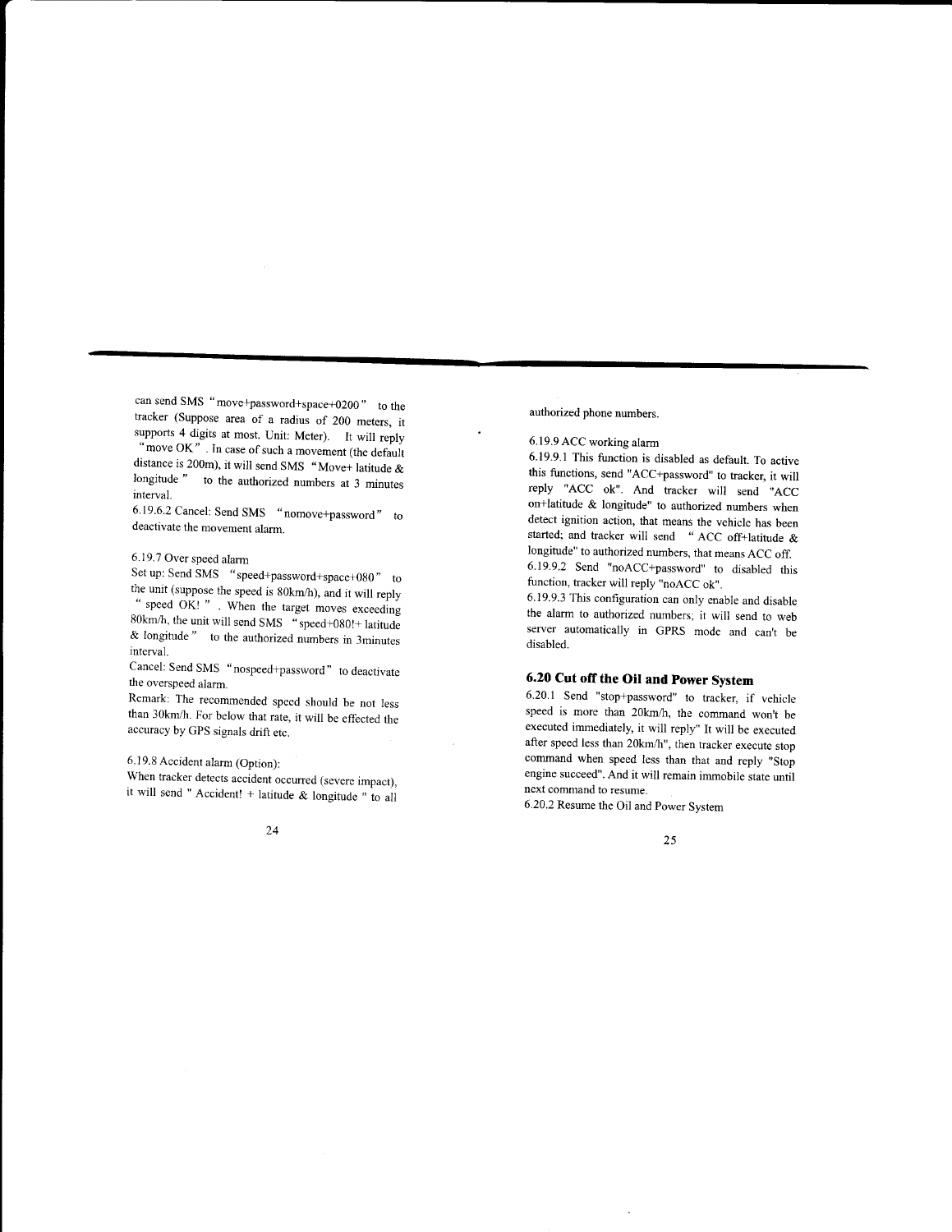" resume+password" to tracker, it will reply "Resume engine succeed", that means vehicle has resume the oil supply.

 $6.21$  Arm

0.21.1 Set up arm by Sixto the tracker<br>Send SMS command "arm+password" to the tracker device in the vehicle. It will reply activated" in both armed and disarmed state, and the activated" in both armed and disarmed state, activities in our manus and distance states and the SMS command will make the tracker device enter into

armed state if the unit currently disarmed. User must stop the engine, (that is ACC is lower votage).Sending SMS "arm+password" when close the door and left. You will set up arm status fail if the the work and less seems see up and states faith is and

reply "set up fail! pls turn off ACC" 6.21.2 Set up arm by remote controller (Option, for

Press  $\circledast$  button on the remote controller, the car model B ONLY) enters into armed state and the siren will beep one time,

no SMS reply.

## 6.22 Disarm

 $0.22.1$   $\nu$  is all to  $y$   $\sigma$ <sup>xx15</sup><br>Send SMS command "disarm + password" to the 6.22.1 Disarm by SMS tracker device in the vehicle, It will reply "Tracker is tracker device in the vehicle, It will reply

26

deactivated" in both armed and disarmed state, and the wave a work which we would have the tracker device enter into disarmed state if the unit currently armed. ursurince state is the university theory and sensor is vibrated It won't alarm if the door is open and sensor is vibrated and the engine is started when deactivated this arm

6.22.2 Disarm by remote controller (Option, for model)

Press  $\overset{\sim}{\bullet}$  button on the remote controller, the car enters into disarm state, and the siren will beep two times, no  $B$  ONLY)

SMS reply.

| into women<br>SMS reply. |              |                           |                                                                                                                                                                    |
|--------------------------|--------------|---------------------------|--------------------------------------------------------------------------------------------------------------------------------------------------------------------|
|                          |              |                           | 6.23. Function of Remote Controller (Option,                                                                                                                       |
|                          |              | for model B ONLY)         | Descriptions                                                                                                                                                       |
| Button                   |              | Function                  | Press for 0.5 second, the siren will beep                                                                                                                          |
| Θ.                       |              | ARM<br>DISAR              | Press for 0.5 second, the siren will beep<br>one time.                                                                                                             |
| ல                        |              | M                         | Press for 0.5 second when it is in disarm<br>two times.<br>will                                                                                                    |
|                          | $^\circledR$ | ARM $&$<br>Silent<br>mode | beep three times. No voice from siren<br>when alarm triggered and quit from siren<br>mode automatically when disarm.<br>Press for 3 seconds, Tracker will send SOS |
|                          | ۳            | SOS                       | alert to authorized phone numbers without<br>voice.                                                                                                                |

 $27\,$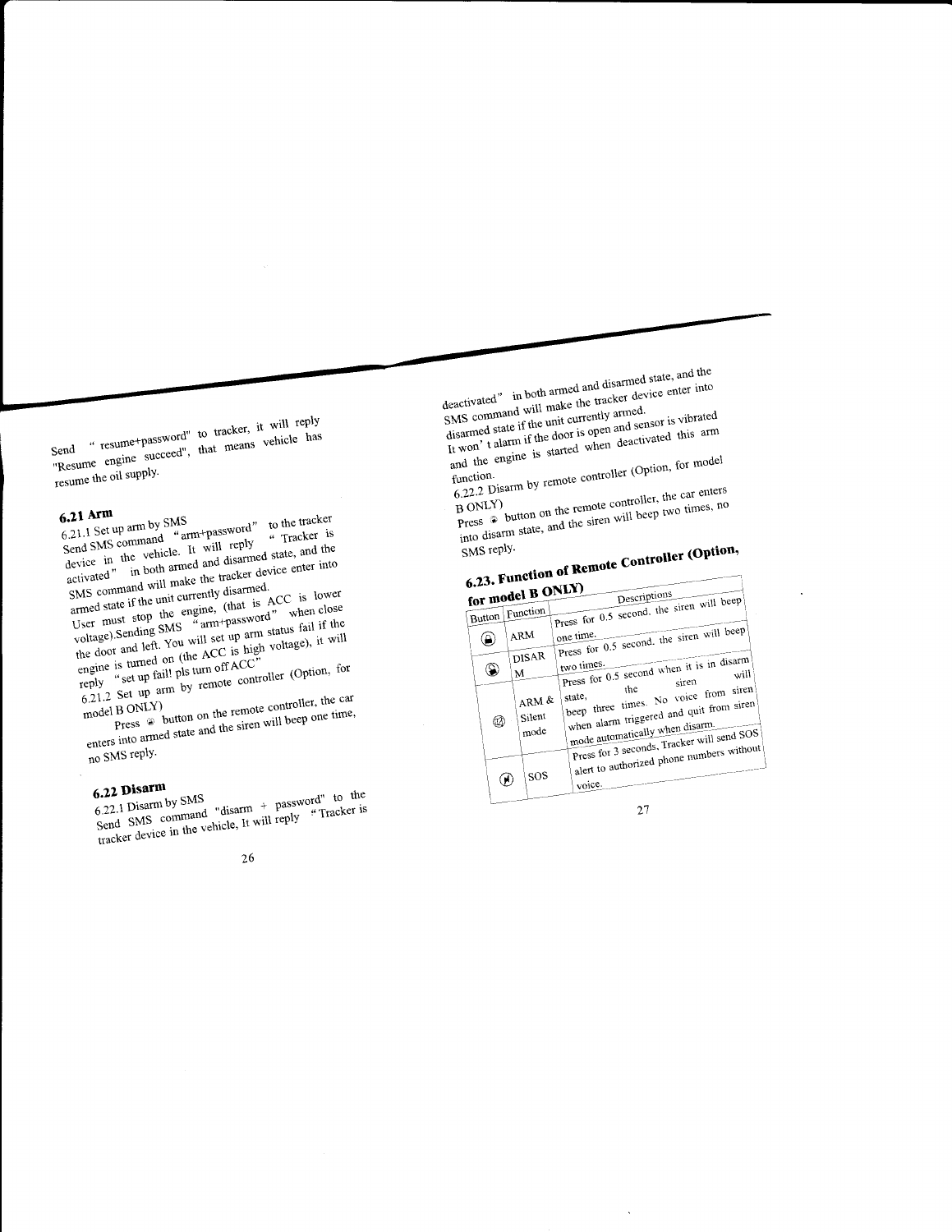### 6.24. Alanns under Arm State

6.24.1 Door alarm authorized number in 3 minutes interval when the door<br>of the car opens in arm status; Siren will be sound for<br>30 seconds, and circle again after stop 1 minute, send<br>"disarm+password" to stop it.

6.24.2 Shock Sensor alarm the authorized number in 3 minutes interval when the sensor is triggered in arm status; Siren will be sound for  $30$  seconds, and circle again after stop 1 minute, send " $d$ isarm+password" to stop it.

### 6.24.3 ACC alarm

The unit will send SMS "ACC alarm+lat/long" to the<br>authorized number in 3 minutes interval when the engine of the car is turned on, that is the key is rotated to ACC.ON position to start the car in arm state; Siren will be sound for 30 seconds, and circle again after stop I minute, send "disarm+password" to stop it.

### 6.25. Silent Mode

6.25.I Ser up silenr mode by SMS Send SMS "silent+password" to tracker device, it

28

will reply "silent ok!" .It means tracker device enters into silent mode, siren won't be sound after alarm is triggered, but tracker will send alarm SMS to authorized number.

Quit silent mode send SMS "loud+password" to tracker device, it will reply  $\frac{1}{2}$  loud ok!  $\frac{1}{2}$ . It means tracker quit from silent mode, siren will be sound after alarm is triggered, and it will also send SMS alarm to authorized number.

6.25.2 Set up silent mode by remote controller (Option, for model B ONLy)

Silent mode press @ in disarm state for 0.5 second, the siren will beep three times, siren won't be sound after alarm is triggered, but tracker will send alarm SMS to authorized numbers.

Quit silent mode Press  $\hat{ }$  in disarm state for 0.5 second again, siren will beep two times, and quit from silent mode.

### 6.26. Alarm without GSM network service

When the car is in the place without GSM network service, siren will be sound under non-silent mode if alarm is triggered (door, sensor, ACC), but no SMS alarm witl send to authorized number.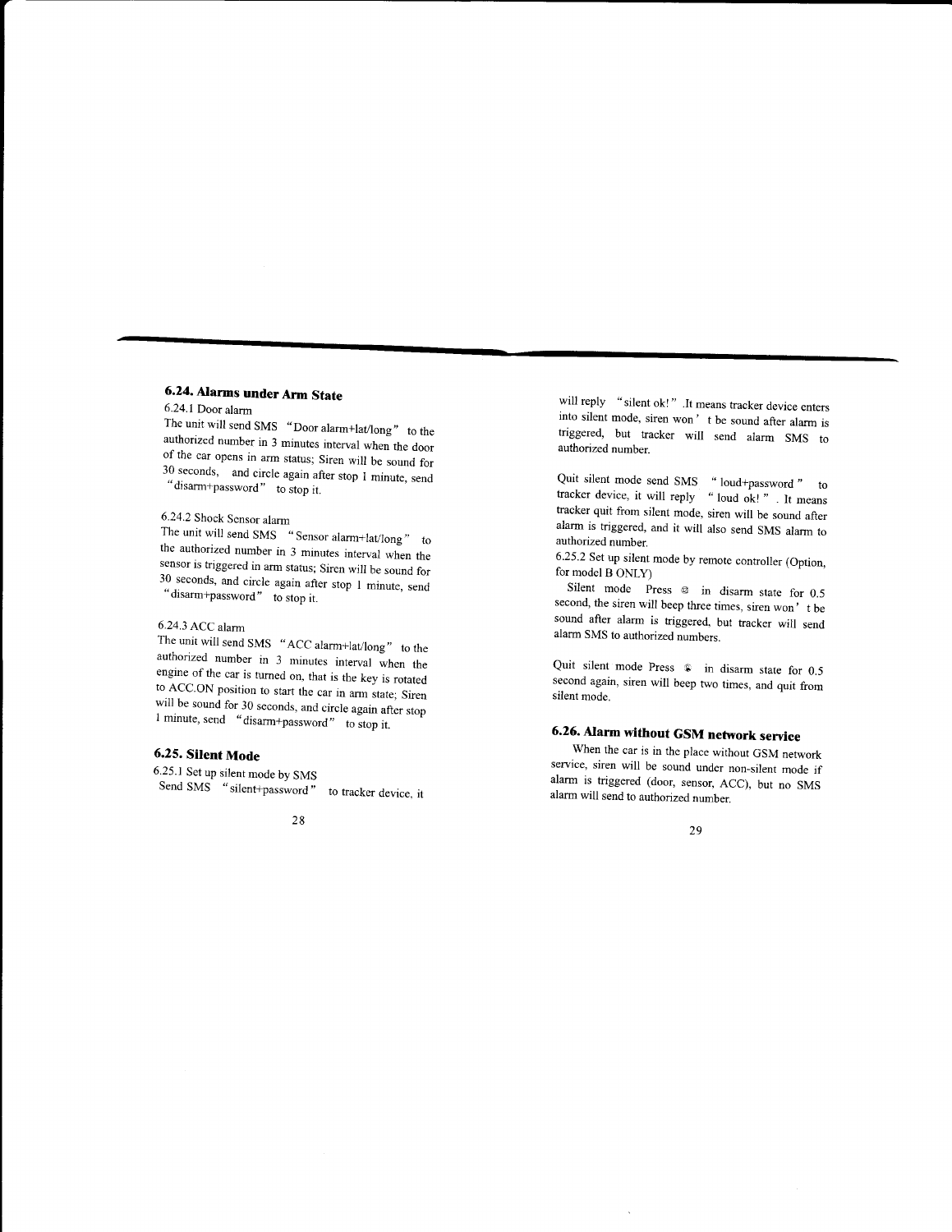### 6.27 Check the Yehicle State.

Send SMS command "check\*password" to the tracker device in the vehicle, It will reply the status of the power, battery, GPS, ACC, door, GSM signal to the authorized numbers. For example: Send SMS " check 1 23456" to the tracker device in the vehicle, It wili reply following SMS.

Power: ON/OFF Battery: 100% GPRS: ON/OFF GPS: OK/NO GPS ACC: OFF/ON Door: OFF/ON

GSM Signal: 1-32(performance). Note: The higher digit it shows; the stronger of GSM signals it receives.

## $\sqrt{6.28}$  Reset Hardware

6.28.1 SMS Reset Send SMS "reset\*password" to tracker device to reset the GSM module and GPS module of the tracker device it will reply "reset ok". 6.28.2 Reset Button to Reset Press the reset button for 1 second, hardware of tracker device will reset.

### $\sqrt{6.29}$  Check IMEI

Send SMS command "imei+password" to the unit. E.g. Send SMS command "imei123456" to the tracker device, an IMEI number in 15 digits will reply to your cell phone.

## **6.30 Terminal (local) Time Setting**<br> $6.301$  Send SMS

6.30.1 Send SMS command " time+space+zone+password+space+time ... to the tracker unit, If succeed, It will reply " time OK" 6.30.2 For example: Send SMS "time zone123456 8", 8 is Chinese time zone. lf your country time zone is minus, send SMS "time zone $123456 - 8$ ".

### 6.31 TCP/UDP switch

Command:"gprs+password, 1, 1" switch to UDP mode. Command: EPro-password,0,0" switch back to TCP mode, this is the default mode.

### 6.32 Configure parameters by USB

Copy the Serial debugging tool to computer, connect the tracker with computer and open Serial debugging tool with the USB cable (option), then choose correct COM port, baud rate is 19200, send serial port  $\text{command (Tick "send new " on SSCOM interface)}$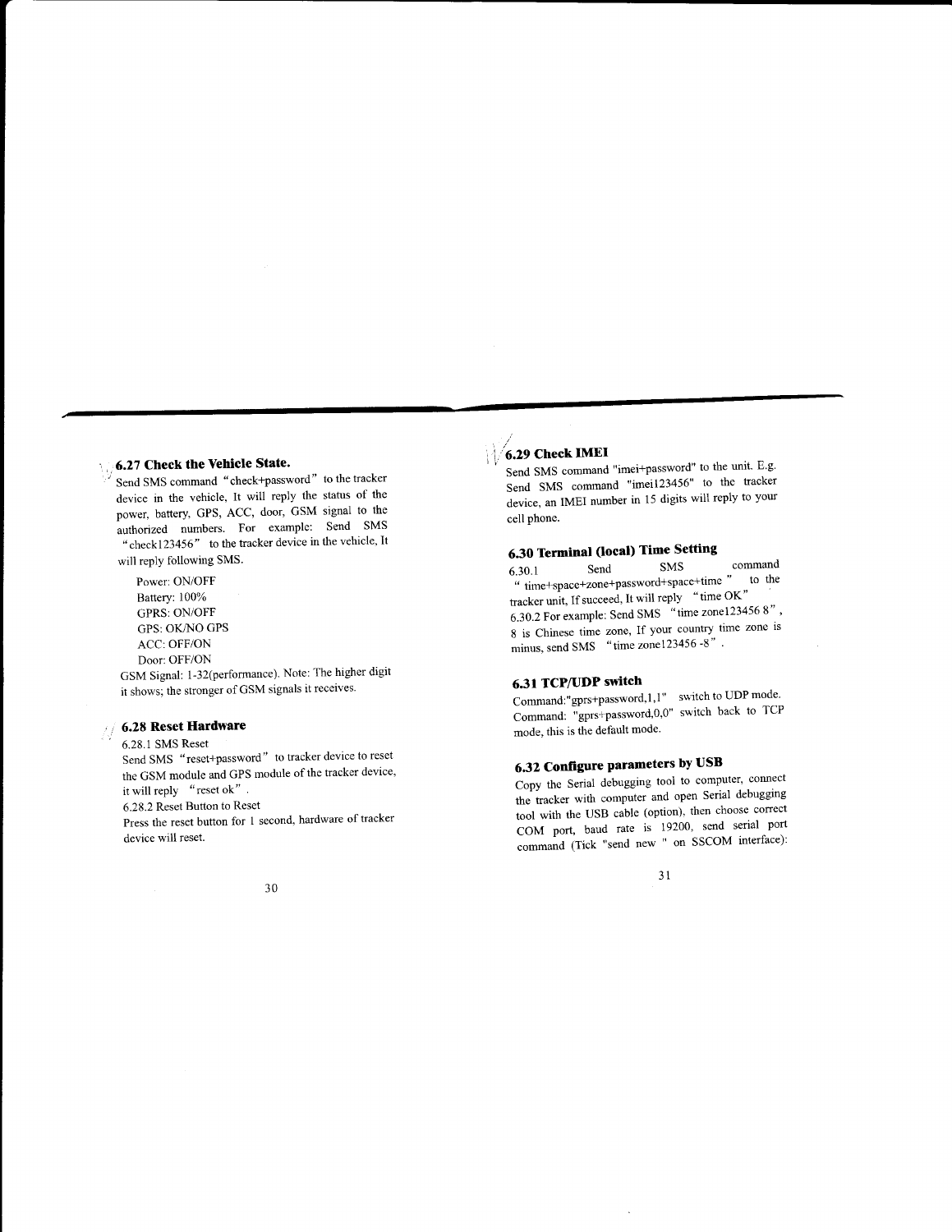SSET GT PARA, tracker will return the sample format of the command, send appropriate commands according to the sample format of command. Tracker will retum "ok" after succeed in configuring to indicate successful configuration. For detailed operations, please check "COM PORT COMMAND USER MANUAL"

#### 6.33 GPRS Setting

User must send SMS via cell phone to set up APN, IP and port before starting tracking by GPRS.

6.33.1 Configure APN

6.33.1.1 APN standards for Access Point Name and differs from country to country. For more information aboul your local APN, please inquire with your local GPRS network operator.

6.33.1.2 Text the tracker a SMS " APN+password + Space + your local APN " via a cell phone and if succeeded, the tracker will return the message " APN oK".

6.33.1.3 E.g. Send SMS command " APN123456 CMNET". lf succeeded, "APN OK" is retumed by the tracker in SMS.

Notes: 123456 refer to password of tracker and CMNET is the APN of one of china GPRS Network Operator (China mobile).

6.33.2 GPRS User Name and password Setup

32

6.33.2.1 In most countries, the user name and password involving GPRS login are not compulsorily necessary therefore, the entry can be skipped. For those countries requiring user name and password, please configure as following:<br> $6.33.2.2$ 

Send SMS<br>
"
up+password+space+user+space+password " If<br>
"
up+password+space+user+space+password " -If succeeded, "user, password ok!" is returned by the tracker in SMS.

6.33.2.3 For instance, send SMS " up123456 jonnes 666666" to the tracker, and if succeeded, the tracker returns " user, password OK"

Note: 123456 is tracker device password, jonnes is the user name for GPRS login, 666666 is the password for GPRS 1ogin.

6.33.3 IP and Port Setup

6.33.3.1. Send SMS as below via a cell phone: adminip+password+Space+IPAddress+Space+Port

Number. If succeeded, " adminip OK " is retumed by the device in SMS.

6.33.3.2 E.g. Send SMS command " adminip123456 202.104.150.75 9000 " to the tracker device, If succeeded, "adminip OK" is returned by the device in SMS. (123456 is default password, 202.104.150.75 is IP,  $9000$  is port).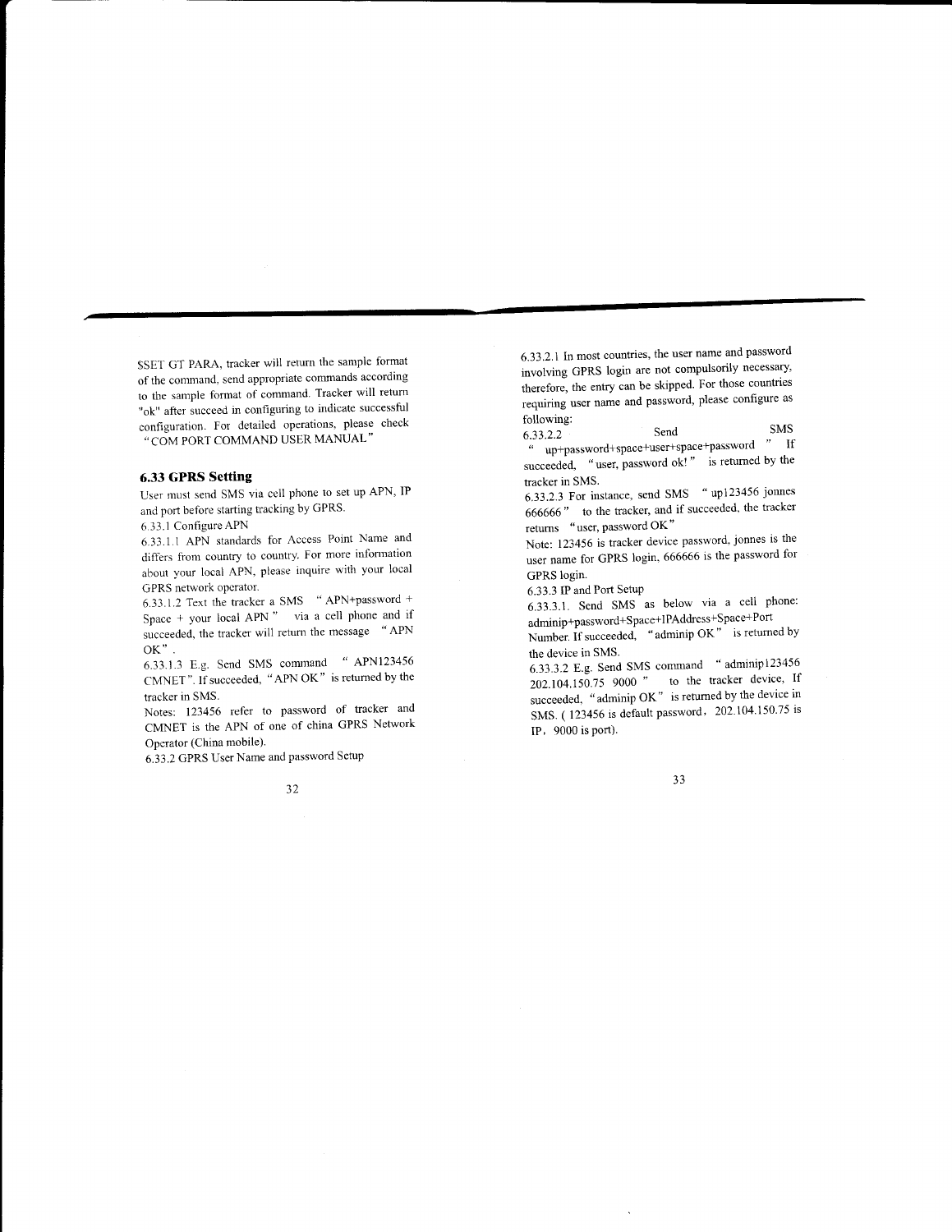### 6.34 Less GPRS trafric

a

6.34.1 Tracker will change to less GpRS traffic mode after parking l0 minutes, GpRS disconnect and connect again when alarm being triggered or start driving. 6.34.2 Activate this function: Send "less gprsl23456

on", tracker will reply "less gprs on ok".

6.34.3 Deactivate this function: Send "less gprs123456 off", tracker will reply" less gprs off ok".

Note: 123456 is the password of tracker, and replace it with the new if you have changed.

### 6.35. Modes Switch between "SMS" and 6GPRS'

6.35.1 The default mode is  $"SMS"$ 

6.35.2 Send SMS "GPRS+password" to the unit, and it will reply "GPRS ok!" it means tracker device has switched to "GPRS" mode.

6.35.3 Send SMS "SMS+password" to the unit, it will reply "SMS ok!" and restore to "SMS" mode.

### 6.36 Web platform and pC installation tracking software user manual

6.36.1 Web based platform www.gpstrackerxy.com. Configuration IP: 202.104.150.75 Port: 9000. Please

check " software platform user manual " included in the CD for detailed operation information.

6.36.2 PC based installation tracking software user manual included in the CD in package.

### 7. Cautions

### Please comply with the instructions to extend the unit life:

1.Keep the unit dry. Any liquid, i.e. rain, moisture, may destroy or damage the inside circuirry.

2.Don' t use & store the unit in dusty places.

3.Don't put the unit in overheated or overcooled places.

4.Handle carefully. Don' t vibrate or shake it violently.

5.Clear the unit with a piece of dry cloth. Don' t clean in chemicals, detergent.

6.Don' t paint the unit, this may cause some foreign materials left in between the parts.

7. Don' t disassemble or refit the unir.

8.Please read the user manual carefully before installation and operation. leam something more about the voltage range. Otherwise, it won't work properly or destroy the product.